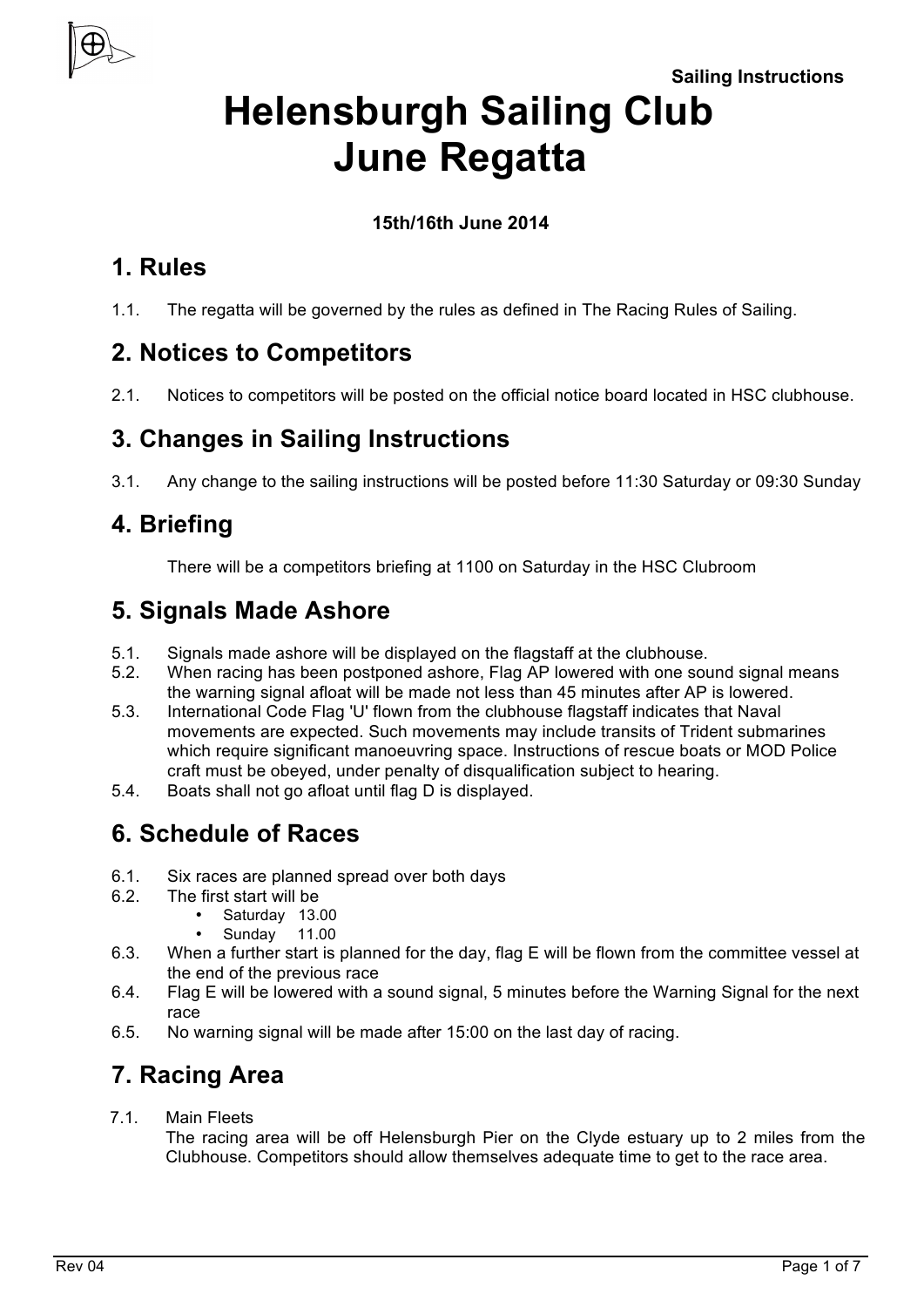

7.2. Development (Regatta) Fleet The racing area will be off Helensburgh Sailing Club

#### **8. Classes**

8.1. Race tracks, Starting order & Class flags are shown on the table: -

| Class                              | Starting<br>order | Class<br>flag   | One design or PY range | Course<br>pattern |
|------------------------------------|-------------------|-----------------|------------------------|-------------------|
| <b>RACE TRACK 1</b>                |                   |                 |                        |                   |
| 29er, 420, Handicap                |                   | NP <sub>1</sub> | General Handicap       |                   |
| Mirror                             | 2                 | NP <sub>2</sub> | One design             | 2                 |
| Topper                             | 3                 | NP <sub>3</sub> | One design             | 3                 |
| Optimist                           | 4                 | NP4             | One design             | 4                 |
|                                    |                   |                 |                        |                   |
| <b>RACE TRACK 2 -</b>              |                   |                 |                        |                   |
| <b>Development (Regatta) Fleet</b> |                   |                 |                        |                   |
| Topper                             |                   | NP <sub>1</sub> | One design             | 5                 |
| Optimist                           | 2                 | NP <sub>2</sub> | One design             | 5                 |

8.2. Prior to the first race, the Race Committee may combine or split Classes and/or Starts.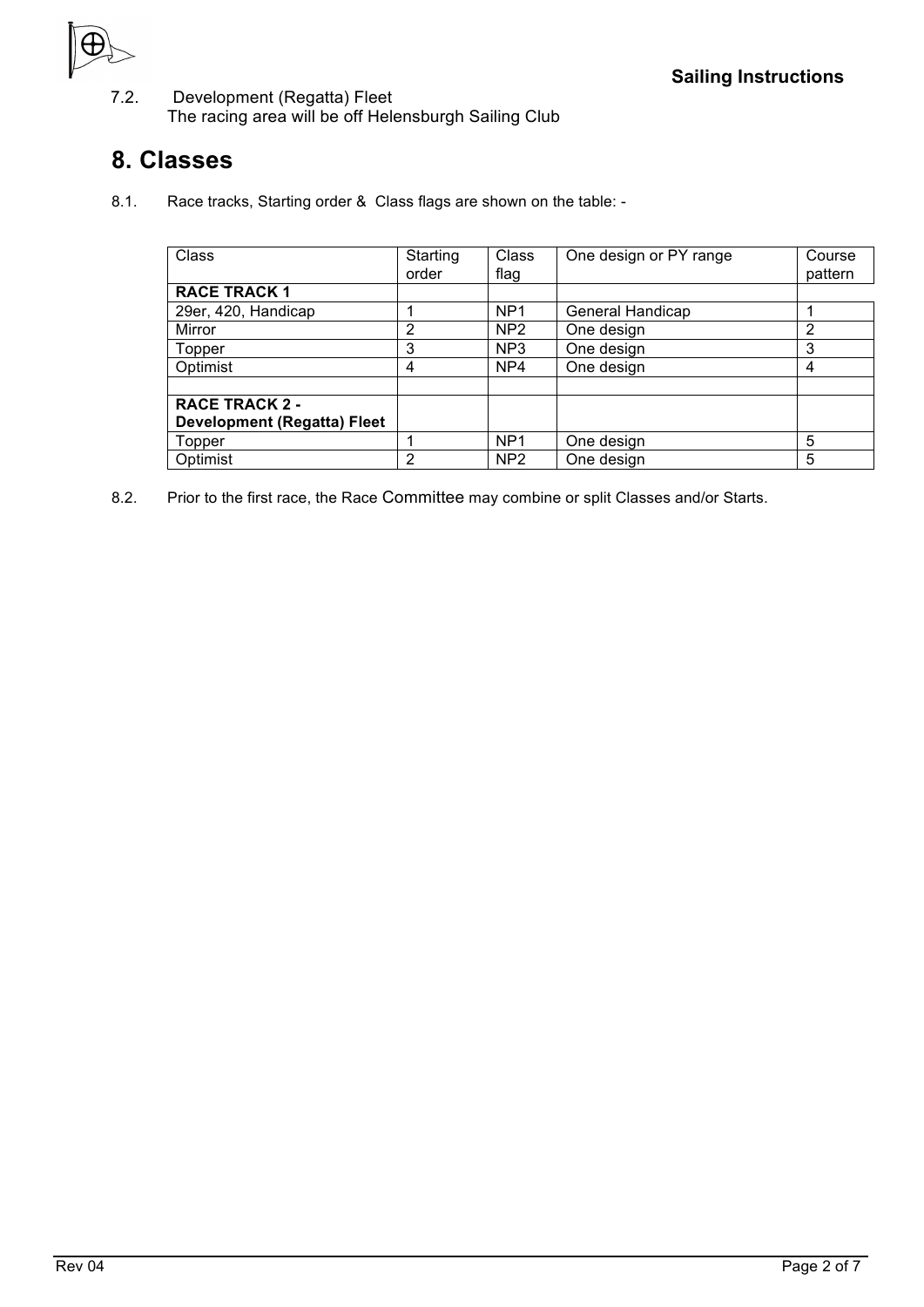#### **9. Courses**

- 9.1. The diagrams show the position of the racing marks. All marks must be left to port.
- 9.2. All boats must pass through the start / finish line ("S") at the end of every round and having started must not pass through the start / finish at any other time.

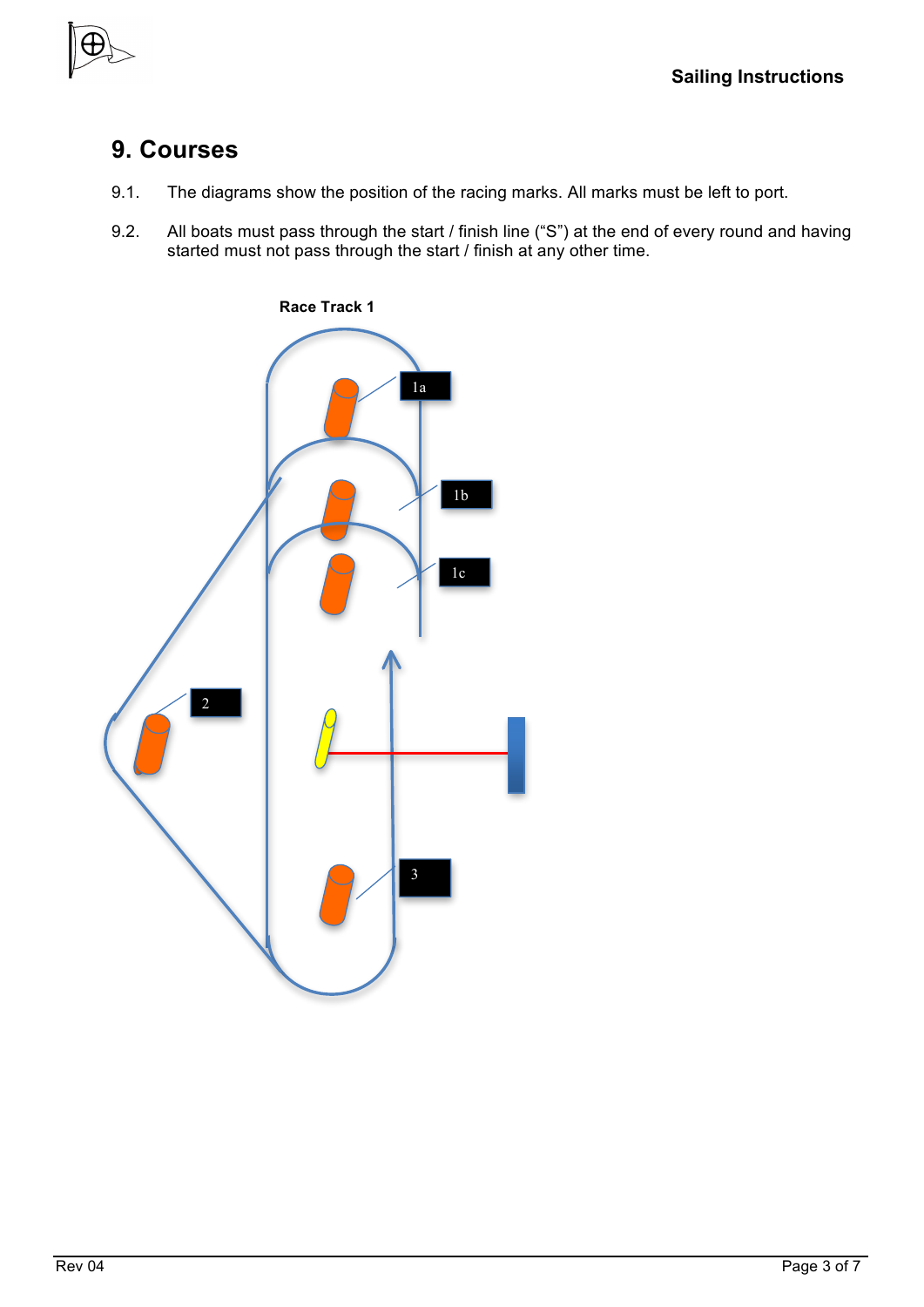

- 9.3. Boats sailing Course pattern 1 (29er, 420, Handicap), will sail Windward/leeward courses as follows S,1a,3,S,1a,3,S, etc. with a maximum of 4 laps
- 9.4. Boats sailing Course pattern 2 (Mirror), will sail a Triangle/sausage/triangle as follows S,1b,2,3,S,1b,3,S,1b,2,3,S
- 9.5. Boats sailing Course pattern 3 (Topper), will sail Windward/leeward courses as follows S,1b,3,S,1b,3,S, etc. with a maximum of 4 laps
- 9.6. Boats sailing Course pattern 4 (Optimist) will sail Windward/leeward courses as follows S,1c,3,S,1c,3,S, etc. with a maximum of 4 laps
- 9.7. Boats sailing Course pattern 5 on Race track 2 (regatta fleet) will sail Triangular courses as follows S,1,2,3,S,1,2,3,S,etc for a maximum of 3 laps



 **Race Track 2**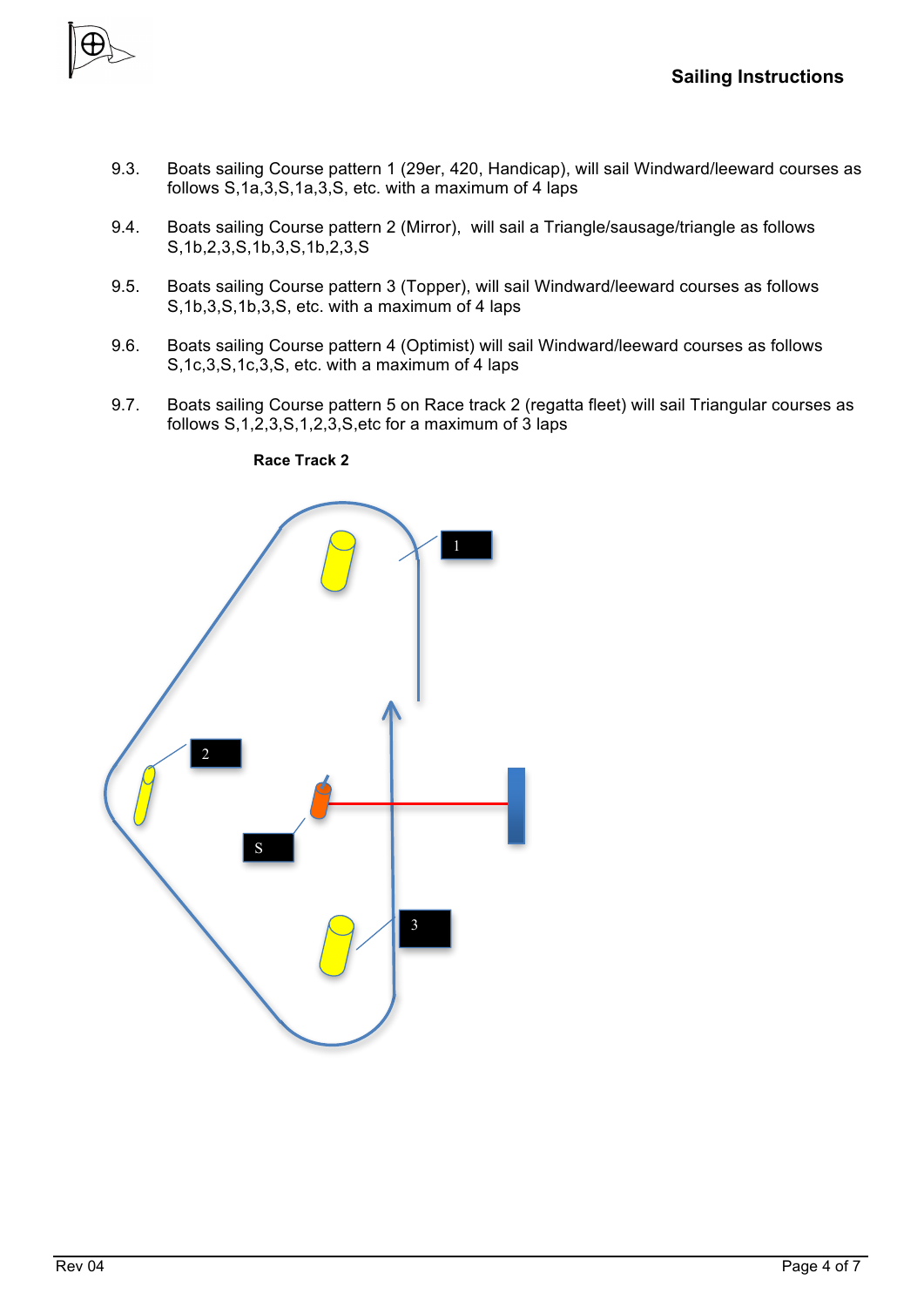

#### **10. Marks**

- 10.1. **MAIN FLEET:** Marks 1a, 1b, 1c,2 and 3 will be orange inflatable pillar marks
- 10.2. **MAIN FLEET**: Mark S will be the port end of the start / finish line. Mark S will be a **Yellow Pillar** mark.
- 10.3. **DEVELOPMENT FLEET** marks will be **Yellow pillar** marks & Mark S will be a orange mark with a flag attached.

### **11. The Start**

- 11.1. Races will be started using rule 26, but the warning signal will be given **3 minutes** before the starting signal. This changes rule 26.
- 11.2. The starting line will be between a staff or mast displaying an orange flag or shape on the race committee boat at the starboard end and Mark S at the port end.
- 11.3. A boat starting later than 3 minutes after the starting signal for the last class to start will be scored Did Not Start (DNS).
- 11.4. After a general recall of any class the normal starting sequence shall not be interrupted. The warning signal for the class that has had a general recall shall be raised at the starting signal of the last class to start normally. This changes rule 29.2.

### **12. Change of Course**

12.1. To change the next leg of the course, the race committee, will move the original marks (and/or the finishing line) to a new position.

#### **13. The Finish**

**13.1.** The finishing line will be between a staff or mast displaying an orange flag or shape on a race committee boat and Mark S at the Port end of the line.

#### **14. Time Limit**

14.1. The time limit will be 1 hour 30 minutes after the start time for the class. Boats failing to finish within 20 minutes after the first boat in class finishes or within the time limit, whichever is earlier, will be scored Did Not Finish. This changes rule 35.

#### **15. Protests**

- 15.1. Protests shall be written on forms available at the race office and delivered there within 1 hour after the time of the last boat's finish on the day of racing.
- 15.2. Protests will be heard in approximately the order of receipt as soon as possible after racing has finished for the day.
- 15.3. Rule 66 is changed by adding this sentence: 'On the last day of racing, a party to the hearing may ask for a reopening no later than 30 Minutes after being informed of the decision.'

# **16. Scoring**

- 16.1. The low point scoring system of Appendix A of the RRS will apply.
- 16.2. The results for one-design classes will be calculated using each boat's **finishing position.**
- 16.3. The results for boats racing in handicap classes will be calculated using each boat's Average Lap Time.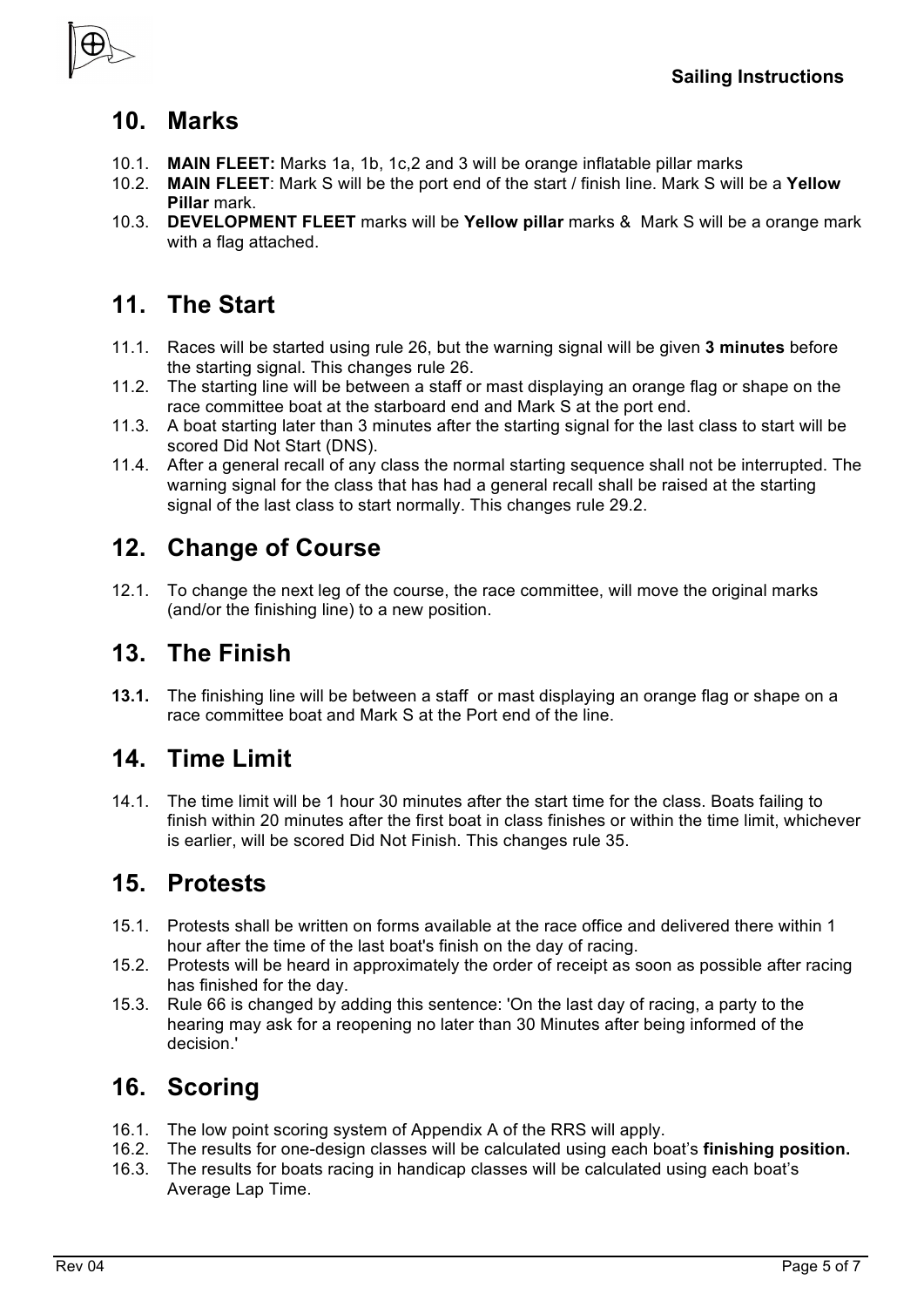

16.4. If 4 or more races are sailed, then one discard will be allowed. One race is required to be finished to constitute a series.

### **17. Safety**

- 17.1. For Dinghies, Rule 40 is changed such that effective personal buoyancy **must be worn by all competitors at all times** while afloat.
- 17.2. No boat will be allowed to compete which, in the view of the Race Committee or an official appointed by them, is not seaworthy or has inadequate buoyancy.

#### **18. Tallies**

- 18.1. All competitors shall, in person, tally out before launching, and tally in on return from, racing. The time for a boat to "tally out" ends when the boat is launched.
- 18.2. The penalty for failing to "tally out" is a non-discardable ten points, added to her score in her first race of the day, without a hearing. This changes rule 63.1. The time to "tally in" finishes ten minutes after the last boat is ashore. The penalty for failing to "tally in" is ten points, added to her score in her last race of the day, without a hearing. This changes rule 63.1. If a competitor fails to "tally in or out" two times at the event, on the second time the penalty will be DSQ from all races in the event without a hearing. This changes rule 63.1.
- 18.3. A boat that retires from a race shall notify the Race Committee or the Race Office as soon as possible.
- 18.4. A competitor who does not tally out must request AND RECEIVE permission to compete from a safety official. The ten point penalty identified in 17.2 will still apply.

#### **19. Rescue Craft**

19.1. Rescue craft will be available. Once assistance has been accepted the instructions of the rescue crew must be obeyed.

#### **20. Disclaimer**

The Officers of Helensburgh Sailing Club on behalf of themselves and their representatives disclaim any and every responsibility for any loss, injury or inconvenience to dinghies, persons or associated things, howsoever arising, directly or indirectly, ashore or afloat from the use of slip-ways, premises and the handling of attendant vessels or from their rules, policy or ruling during races and related activities.

#### **21. Insurance**

The safety of a boat and her entire management, including insurance against any risks and responsibility to third parties, shall be the sole responsibility of the owner/ competitor racing the boat who must ensure that the boat and crew are adequate to face the conditions which may arise during the course of the event. Each owner/competitor shall be responsible for ensuring that he/she holds adequate third party insurance to the minimum value of £2,000,000 sterling whilst racing. The establishment of these Sailing Instructions in no way limits or reduces the complete responsibility of the owner/competitor for his/her crew, his/her boat and the management thereof and third party liability ashore or afloat. No responsibility for loss, damage, death or personal injury howsoever caused, will be accepted either by the organizing club or any official connected with the event.